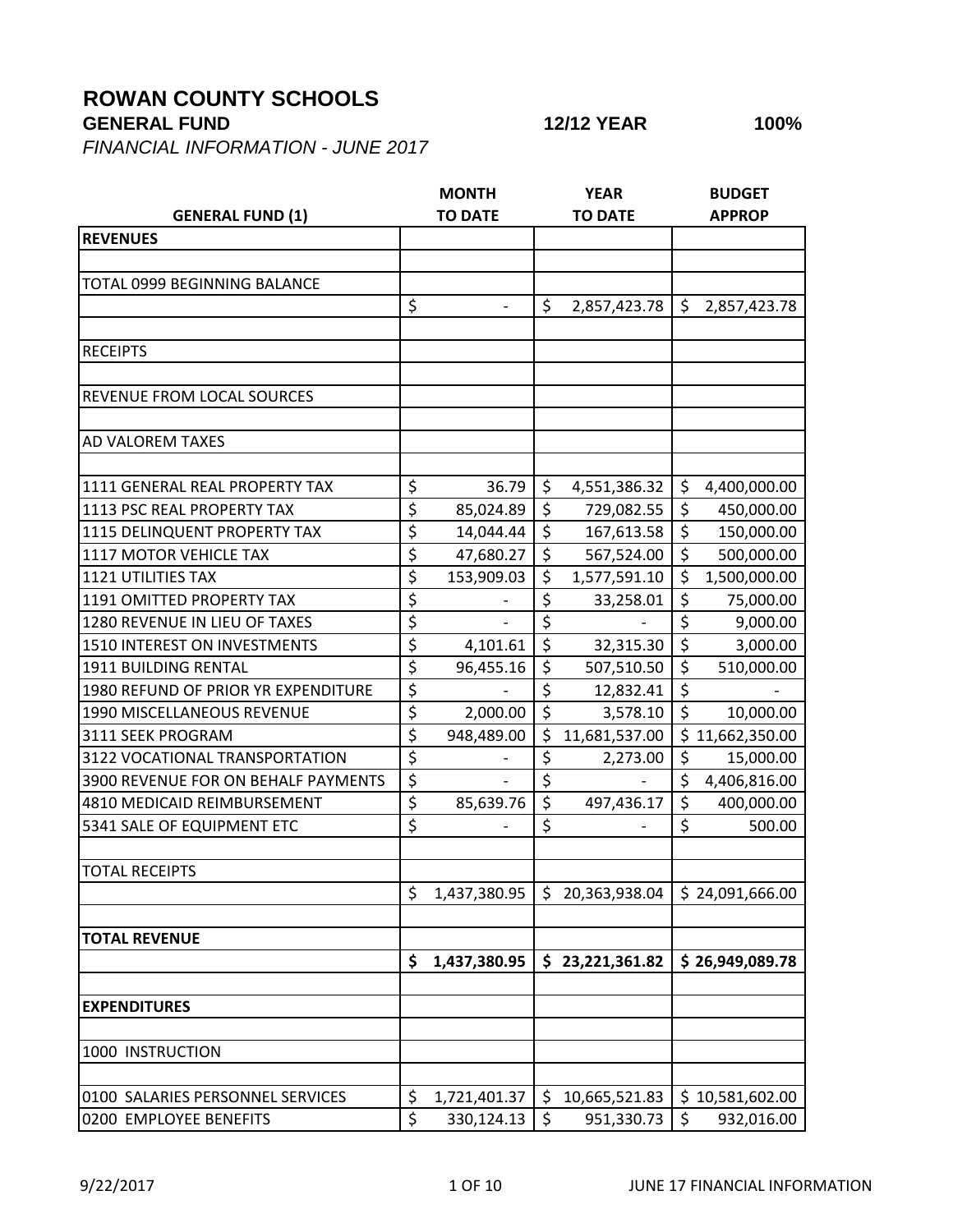| 0280 ON-BEHALF                           | \$                              | $\overline{a}$           | $\zeta$                  | $\overline{\phantom{a}}$ | $\zeta$                  | 2,818,356.00    |  |
|------------------------------------------|---------------------------------|--------------------------|--------------------------|--------------------------|--------------------------|-----------------|--|
|                                          |                                 | <b>MONTH</b>             |                          | <b>YEAR</b>              |                          | <b>BUDGET</b>   |  |
| <b>GENERAL FUND (1)</b>                  |                                 | <b>TO DATE</b>           |                          | <b>TO DATE</b>           |                          | <b>APPROP</b>   |  |
| 0300 PURCHASED PROF AND TECH SERV        | \$                              | 18,959.58                | $\zeta$                  | 144,998.57               | $\zeta$                  | 77,200.00       |  |
| 0400 PURCHASED PROPERTY SERVICES         | \$                              | 10,671.28                | $\overline{\mathcal{S}}$ | 29,639.17                | $\overline{\xi}$         | 39,972.00       |  |
| 0500 OTHER PURCHASED SERVICES            | \$                              | 76,643.10                | \$                       | 114,408.68               | \$                       | 117,550.00      |  |
| 0600 SUPPLIES                            | \$                              | 41,945.39                | \$                       | 288,228.50               | $\overline{\xi}$         | 335,521.40      |  |
| 0700 PROPERTY                            | $\overline{\xi}$                | 1,670.36                 | \$                       | 246,725.20               | \$                       | 267,380.00      |  |
| 0800 DEBT SERVICE AND MISCELLANEOUS      | \$                              |                          | $\overline{\xi}$         | 2,218.36                 | \$                       | 7,000.00        |  |
| <b>TOTAL 1000 INSTRUCTION</b>            |                                 |                          |                          |                          |                          |                 |  |
|                                          | \$                              | 2,201,415.21             | \$.                      | 12,443,071.04            |                          | \$15,176,597.40 |  |
| 2100 STUDENT SUPPORT SERVICES            |                                 |                          |                          |                          |                          |                 |  |
| 0100 SALARIES PERSONNEL SERVICES         | \$                              | 107,548.68               | \$                       | 727,578.54               | $\zeta$                  | 737,496.00      |  |
| 0200 EMPLOYEE BENEFITS                   | \$                              | 15,531.95                | \$                       | 91,761.53                | \$                       | 86,334.00       |  |
| 0280 ON-BEHALF                           | \$                              |                          | \$                       |                          | \$                       | 108,726.00      |  |
| 0300 PURCHASED PROF AND TECH SERV        | \$                              |                          | $\overline{\xi}$         | 2,250.00                 | $\overline{\xi}$         | 1,400.00        |  |
| 0500 OTHER PURCHASED SERVICES            | \$                              | $\overline{a}$           | \$                       | 3,745.77                 | \$                       | 2,200.00        |  |
| 0600 SUPPLIES                            | \$                              | 223.50                   | $\zeta$                  | 38,233.39                | \$                       | 20,800.00       |  |
| TOTAL 2100 STUDENT SUPPORT SERVICES      |                                 |                          |                          |                          |                          |                 |  |
|                                          | \$                              | 123,304.13               | \$                       | 863,569.23               | \$                       | 956,956.00      |  |
| 2200 INSTRUCTIONAL STAFF SUPP SERV       |                                 |                          |                          |                          |                          |                 |  |
|                                          |                                 |                          |                          |                          |                          |                 |  |
| 0100 SALARIES PERSONNEL SERVICES         | \$                              | 34,520.51                | $\zeta$                  | 257,485.76               | $\zeta$                  | 286,702.00      |  |
| 0200 EMPLOYEE BENEFITS                   | \$                              | 2,311.28                 | \$                       | 15,848.50                | \$                       | 15,778.00       |  |
| 0280 ON-BEHALF                           | \$                              |                          | \$                       |                          | \$                       | 87,105.00       |  |
| 0500 OTHER PURCHASED SERVICES            | $\overline{\varsigma}$          | $\overline{\phantom{m}}$ | $\overline{\mathsf{S}}$  | 255.00                   | $\overline{\mathcal{S}}$ | 200.00          |  |
| 0600 SUPPLIES                            | \$                              | 5,541.09                 | \$                       | 22,635.61                | \$                       | 24,844.00       |  |
| 0700 PROPERTY                            | $\overline{\varsigma}$          |                          | \$                       | 791.60                   | $\zeta$                  | 1,450.00        |  |
| TOTAL 2200 INSTRUCTIONAL STAFF SUPP SERV |                                 |                          |                          |                          |                          |                 |  |
|                                          | \$                              | 42,372.88                | $\zeta$                  | 297,016.47               | $\zeta$                  | 416,079.00      |  |
| 2300 DISTRICT ADMIN SUPPORT              |                                 |                          |                          |                          |                          |                 |  |
| 0100 SALARIES PERSONNEL SERVICES         | \$                              | 18,800.90                | \$                       | 204,555.78               | $\zeta$                  | 202,701.00      |  |
| 0200 EMPLOYEE BENEFITS                   | $\overline{\xi}$                | 22,812.20                | \$                       | 99,210.44                | \$                       | 180,114.00      |  |
| 0280 ON-BEHALF                           | \$                              |                          | \$                       |                          | \$                       | 204,875.00      |  |
| 0300 PURCHASED PROF AND TECH SERV        | \$                              | 3,671.46                 | \$                       | 293,340.97               | \$                       | 258,100.00      |  |
| 0400 PURCHASED PROPERTY SERVICES         | $\overline{\boldsymbol{\zeta}}$ |                          | \$                       | 13,924.08                | \$                       | 14,500.00       |  |
| 0500 OTHER PURCHASED SERVICES            | $\overline{\xi}$                | 4,283.20                 | \$                       | 104,442.73               | $\overline{\xi}$         | 110,918.00      |  |
| 0600 SUPPLIES                            | $\overline{\xi}$                |                          | \$                       | 3,009.49                 | \$                       | 5,500.00        |  |
| 0700 PROPERTY                            | \$                              |                          | \$                       | 318.00                   | $\zeta$                  | 6,000.00        |  |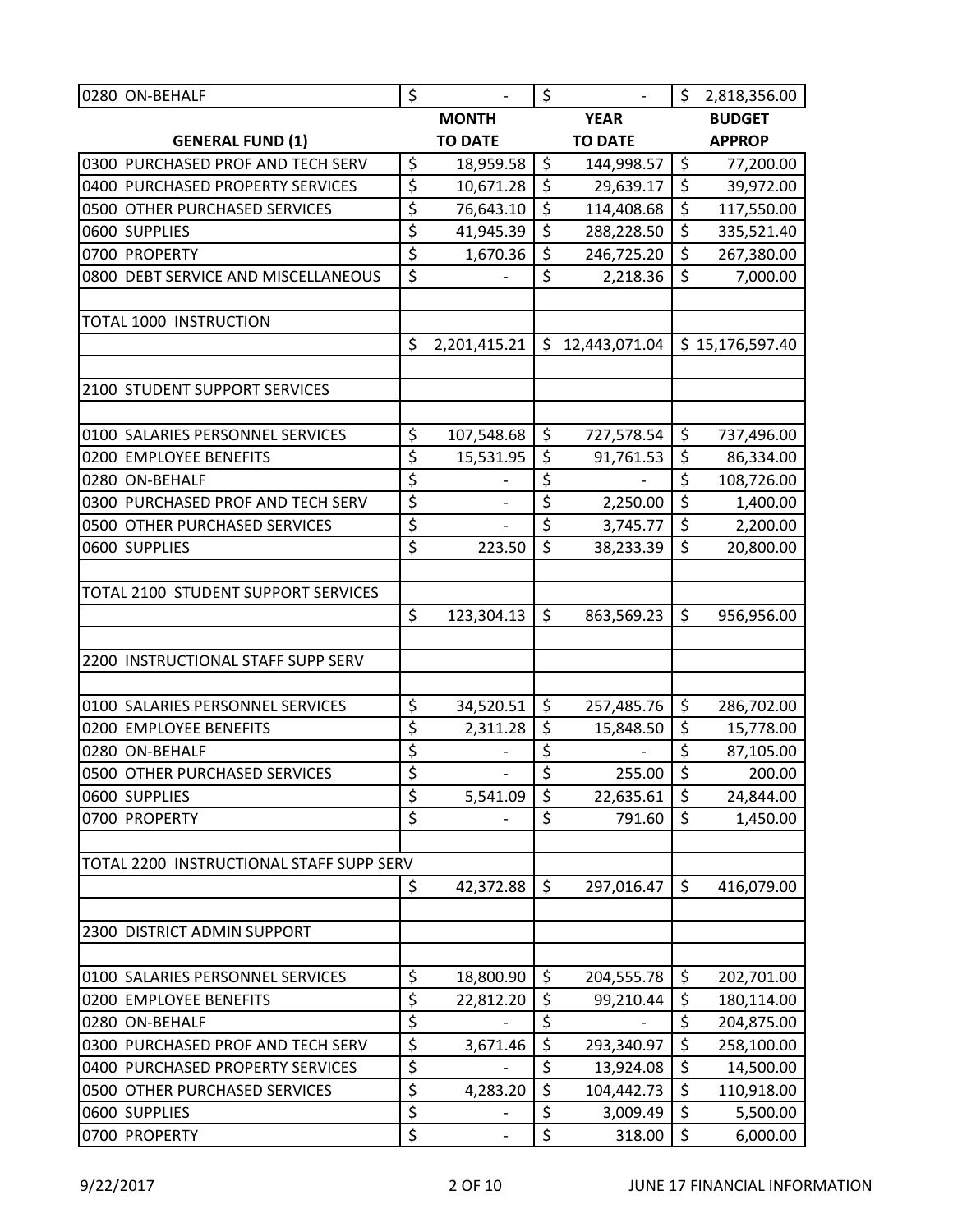| <b>MONTH</b><br><b>YEAR</b><br><b>BUDGET</b><br><b>TO DATE</b><br><b>TO DATE</b><br><b>GENERAL FUND (1)</b><br><b>APPROP</b><br>TOTAL 2300 DISTRICT ADMIN SUPPORT<br>\$<br>$\zeta$<br>$\zeta$<br>49,567.76<br>718,801.49<br>982,708.00<br>\$<br>\$<br>\$<br>81,329.84<br>829,230.05<br>819,037.00<br>\$<br>\$<br>$\zeta$<br>9,092.24<br>71,319.85<br>74,757.00<br>$\overline{\xi}$<br>\$<br>\$<br>214,659.00<br>\$<br>\$<br>\$<br>1,048.53<br>9,841.22<br>20,500.00<br>$\overline{\xi}$<br>\$<br>\$<br>179.99<br>41,899.65<br>42,800.00<br>\$<br>\$<br>\$<br>2,037.59<br>5,733.94<br>8,643.00<br>\$<br>\$<br>\$<br>11,407.92<br>72,219.31<br>76,963.00<br>$\overline{\varsigma}$<br>$\overline{\xi}$<br>\$<br>2,353.83<br>9,009.07<br>5,000.00<br>$\overline{\xi}$<br>\$<br>\$<br>325.84<br>588.00<br>$\overline{\xi}$<br>\$<br>\$<br>1,650.00<br>$\overline{a}$<br>TOTAL 2400 SCHOOL ADMIN SUPPORT<br>\$<br>\$<br>\$<br>107,449.94<br>1,039,578.93<br>1,264,597.00<br><b>2500 BUSINESS SUPPORT SERVICES</b><br>\$<br>\$<br>\$<br>13,127.90<br>148,579.92<br>147,750.00<br>\$<br>\$<br>\$<br>2,390.69<br>26,149.32<br>25,210.00<br>$\overline{\xi}$<br>$\overline{\xi}$<br>$\overline{\mathsf{S}}$<br>34,028.00<br>\$<br>\$<br>$\zeta$<br>206,988.00<br>15,518.59<br>174,729.24<br>2600 PLANT OPERATIONS AND MAINTENANCE<br>\$<br>\$<br>$\zeta$<br>0100 SALARIES PERSONNEL SERVICES<br>218,401.20<br>920,699.36<br>927,003.00<br>\$<br>\$<br>\$<br>50,808.28<br>223,857.01<br>161,971.00<br>$\overline{\xi}$<br>\$<br>\$<br>0280 ON-BEHALF<br>488,691.00<br>$\overline{\xi}$<br>$\overline{\xi}$<br>\$<br>316,000.00<br>28,820.97<br>377,932.27<br>$\overline{\varsigma}$<br>\$<br>\$<br>8,548.97<br>109,405.73<br>133,600.00<br>$\overline{\xi}$<br>\$<br>\$<br>5,755.99<br>124,682.75<br>59,500.00<br>$\overline{\xi}$<br>\$<br>\$<br>91,237.56<br>886,066.96<br>1,028,500.00<br>$\overline{\xi}$<br>$\overline{\xi}$<br>$\zeta$<br>396.27<br>11,500.00<br>$\overline{\xi}$<br>\$<br>\$<br>3,000.00<br>TOTAL 2600 PLANT OPERATIONS AND MAINTENANCE<br>\$<br>\$<br>\$<br>3,129,765.00<br>403,572.97<br>2,643,040.35 |                                      |  |  |  |  |
|----------------------------------------------------------------------------------------------------------------------------------------------------------------------------------------------------------------------------------------------------------------------------------------------------------------------------------------------------------------------------------------------------------------------------------------------------------------------------------------------------------------------------------------------------------------------------------------------------------------------------------------------------------------------------------------------------------------------------------------------------------------------------------------------------------------------------------------------------------------------------------------------------------------------------------------------------------------------------------------------------------------------------------------------------------------------------------------------------------------------------------------------------------------------------------------------------------------------------------------------------------------------------------------------------------------------------------------------------------------------------------------------------------------------------------------------------------------------------------------------------------------------------------------------------------------------------------------------------------------------------------------------------------------------------------------------------------------------------------------------------------------------------------------------------------------------------------------------------------------------------------------------------------------------------------------------------------------------------------------------------------------------------------------------------------------------------------------------------------------------|--------------------------------------|--|--|--|--|
|                                                                                                                                                                                                                                                                                                                                                                                                                                                                                                                                                                                                                                                                                                                                                                                                                                                                                                                                                                                                                                                                                                                                                                                                                                                                                                                                                                                                                                                                                                                                                                                                                                                                                                                                                                                                                                                                                                                                                                                                                                                                                                                      |                                      |  |  |  |  |
|                                                                                                                                                                                                                                                                                                                                                                                                                                                                                                                                                                                                                                                                                                                                                                                                                                                                                                                                                                                                                                                                                                                                                                                                                                                                                                                                                                                                                                                                                                                                                                                                                                                                                                                                                                                                                                                                                                                                                                                                                                                                                                                      |                                      |  |  |  |  |
|                                                                                                                                                                                                                                                                                                                                                                                                                                                                                                                                                                                                                                                                                                                                                                                                                                                                                                                                                                                                                                                                                                                                                                                                                                                                                                                                                                                                                                                                                                                                                                                                                                                                                                                                                                                                                                                                                                                                                                                                                                                                                                                      |                                      |  |  |  |  |
|                                                                                                                                                                                                                                                                                                                                                                                                                                                                                                                                                                                                                                                                                                                                                                                                                                                                                                                                                                                                                                                                                                                                                                                                                                                                                                                                                                                                                                                                                                                                                                                                                                                                                                                                                                                                                                                                                                                                                                                                                                                                                                                      |                                      |  |  |  |  |
|                                                                                                                                                                                                                                                                                                                                                                                                                                                                                                                                                                                                                                                                                                                                                                                                                                                                                                                                                                                                                                                                                                                                                                                                                                                                                                                                                                                                                                                                                                                                                                                                                                                                                                                                                                                                                                                                                                                                                                                                                                                                                                                      | 2400 SCHOOL ADMIN SUPPORT            |  |  |  |  |
|                                                                                                                                                                                                                                                                                                                                                                                                                                                                                                                                                                                                                                                                                                                                                                                                                                                                                                                                                                                                                                                                                                                                                                                                                                                                                                                                                                                                                                                                                                                                                                                                                                                                                                                                                                                                                                                                                                                                                                                                                                                                                                                      | 0100 SALARIES PERSONNEL SERVICES     |  |  |  |  |
|                                                                                                                                                                                                                                                                                                                                                                                                                                                                                                                                                                                                                                                                                                                                                                                                                                                                                                                                                                                                                                                                                                                                                                                                                                                                                                                                                                                                                                                                                                                                                                                                                                                                                                                                                                                                                                                                                                                                                                                                                                                                                                                      | 0200 EMPLOYEE BENEFITS               |  |  |  |  |
|                                                                                                                                                                                                                                                                                                                                                                                                                                                                                                                                                                                                                                                                                                                                                                                                                                                                                                                                                                                                                                                                                                                                                                                                                                                                                                                                                                                                                                                                                                                                                                                                                                                                                                                                                                                                                                                                                                                                                                                                                                                                                                                      | 0280 ON-BEHALF                       |  |  |  |  |
|                                                                                                                                                                                                                                                                                                                                                                                                                                                                                                                                                                                                                                                                                                                                                                                                                                                                                                                                                                                                                                                                                                                                                                                                                                                                                                                                                                                                                                                                                                                                                                                                                                                                                                                                                                                                                                                                                                                                                                                                                                                                                                                      | 0300 PURCHASED PROF AND TECH SERV    |  |  |  |  |
|                                                                                                                                                                                                                                                                                                                                                                                                                                                                                                                                                                                                                                                                                                                                                                                                                                                                                                                                                                                                                                                                                                                                                                                                                                                                                                                                                                                                                                                                                                                                                                                                                                                                                                                                                                                                                                                                                                                                                                                                                                                                                                                      | 0400 PURCHASED PROPERTY SERVICES     |  |  |  |  |
|                                                                                                                                                                                                                                                                                                                                                                                                                                                                                                                                                                                                                                                                                                                                                                                                                                                                                                                                                                                                                                                                                                                                                                                                                                                                                                                                                                                                                                                                                                                                                                                                                                                                                                                                                                                                                                                                                                                                                                                                                                                                                                                      | 0500 OTHER PURCHASED SERVICES        |  |  |  |  |
|                                                                                                                                                                                                                                                                                                                                                                                                                                                                                                                                                                                                                                                                                                                                                                                                                                                                                                                                                                                                                                                                                                                                                                                                                                                                                                                                                                                                                                                                                                                                                                                                                                                                                                                                                                                                                                                                                                                                                                                                                                                                                                                      | 0600 SUPPLIES                        |  |  |  |  |
|                                                                                                                                                                                                                                                                                                                                                                                                                                                                                                                                                                                                                                                                                                                                                                                                                                                                                                                                                                                                                                                                                                                                                                                                                                                                                                                                                                                                                                                                                                                                                                                                                                                                                                                                                                                                                                                                                                                                                                                                                                                                                                                      | 0700 PROPERTY                        |  |  |  |  |
|                                                                                                                                                                                                                                                                                                                                                                                                                                                                                                                                                                                                                                                                                                                                                                                                                                                                                                                                                                                                                                                                                                                                                                                                                                                                                                                                                                                                                                                                                                                                                                                                                                                                                                                                                                                                                                                                                                                                                                                                                                                                                                                      | 0800 DEBT SERVICE AND MISCELLANEOUS  |  |  |  |  |
|                                                                                                                                                                                                                                                                                                                                                                                                                                                                                                                                                                                                                                                                                                                                                                                                                                                                                                                                                                                                                                                                                                                                                                                                                                                                                                                                                                                                                                                                                                                                                                                                                                                                                                                                                                                                                                                                                                                                                                                                                                                                                                                      | 0840 CONTINGENCY                     |  |  |  |  |
|                                                                                                                                                                                                                                                                                                                                                                                                                                                                                                                                                                                                                                                                                                                                                                                                                                                                                                                                                                                                                                                                                                                                                                                                                                                                                                                                                                                                                                                                                                                                                                                                                                                                                                                                                                                                                                                                                                                                                                                                                                                                                                                      |                                      |  |  |  |  |
|                                                                                                                                                                                                                                                                                                                                                                                                                                                                                                                                                                                                                                                                                                                                                                                                                                                                                                                                                                                                                                                                                                                                                                                                                                                                                                                                                                                                                                                                                                                                                                                                                                                                                                                                                                                                                                                                                                                                                                                                                                                                                                                      |                                      |  |  |  |  |
|                                                                                                                                                                                                                                                                                                                                                                                                                                                                                                                                                                                                                                                                                                                                                                                                                                                                                                                                                                                                                                                                                                                                                                                                                                                                                                                                                                                                                                                                                                                                                                                                                                                                                                                                                                                                                                                                                                                                                                                                                                                                                                                      |                                      |  |  |  |  |
|                                                                                                                                                                                                                                                                                                                                                                                                                                                                                                                                                                                                                                                                                                                                                                                                                                                                                                                                                                                                                                                                                                                                                                                                                                                                                                                                                                                                                                                                                                                                                                                                                                                                                                                                                                                                                                                                                                                                                                                                                                                                                                                      |                                      |  |  |  |  |
|                                                                                                                                                                                                                                                                                                                                                                                                                                                                                                                                                                                                                                                                                                                                                                                                                                                                                                                                                                                                                                                                                                                                                                                                                                                                                                                                                                                                                                                                                                                                                                                                                                                                                                                                                                                                                                                                                                                                                                                                                                                                                                                      | 0100 SALARIES PERSONNEL SERVICES     |  |  |  |  |
|                                                                                                                                                                                                                                                                                                                                                                                                                                                                                                                                                                                                                                                                                                                                                                                                                                                                                                                                                                                                                                                                                                                                                                                                                                                                                                                                                                                                                                                                                                                                                                                                                                                                                                                                                                                                                                                                                                                                                                                                                                                                                                                      | 0200 EMPLOYEE BENEFITS               |  |  |  |  |
|                                                                                                                                                                                                                                                                                                                                                                                                                                                                                                                                                                                                                                                                                                                                                                                                                                                                                                                                                                                                                                                                                                                                                                                                                                                                                                                                                                                                                                                                                                                                                                                                                                                                                                                                                                                                                                                                                                                                                                                                                                                                                                                      | 0280 ON-BEHALF                       |  |  |  |  |
|                                                                                                                                                                                                                                                                                                                                                                                                                                                                                                                                                                                                                                                                                                                                                                                                                                                                                                                                                                                                                                                                                                                                                                                                                                                                                                                                                                                                                                                                                                                                                                                                                                                                                                                                                                                                                                                                                                                                                                                                                                                                                                                      | TOTAL 2500 BUSINESS SUPPORT SERVICES |  |  |  |  |
|                                                                                                                                                                                                                                                                                                                                                                                                                                                                                                                                                                                                                                                                                                                                                                                                                                                                                                                                                                                                                                                                                                                                                                                                                                                                                                                                                                                                                                                                                                                                                                                                                                                                                                                                                                                                                                                                                                                                                                                                                                                                                                                      |                                      |  |  |  |  |
|                                                                                                                                                                                                                                                                                                                                                                                                                                                                                                                                                                                                                                                                                                                                                                                                                                                                                                                                                                                                                                                                                                                                                                                                                                                                                                                                                                                                                                                                                                                                                                                                                                                                                                                                                                                                                                                                                                                                                                                                                                                                                                                      |                                      |  |  |  |  |
|                                                                                                                                                                                                                                                                                                                                                                                                                                                                                                                                                                                                                                                                                                                                                                                                                                                                                                                                                                                                                                                                                                                                                                                                                                                                                                                                                                                                                                                                                                                                                                                                                                                                                                                                                                                                                                                                                                                                                                                                                                                                                                                      |                                      |  |  |  |  |
|                                                                                                                                                                                                                                                                                                                                                                                                                                                                                                                                                                                                                                                                                                                                                                                                                                                                                                                                                                                                                                                                                                                                                                                                                                                                                                                                                                                                                                                                                                                                                                                                                                                                                                                                                                                                                                                                                                                                                                                                                                                                                                                      |                                      |  |  |  |  |
|                                                                                                                                                                                                                                                                                                                                                                                                                                                                                                                                                                                                                                                                                                                                                                                                                                                                                                                                                                                                                                                                                                                                                                                                                                                                                                                                                                                                                                                                                                                                                                                                                                                                                                                                                                                                                                                                                                                                                                                                                                                                                                                      | 0200 EMPLOYEE BENEFITS               |  |  |  |  |
|                                                                                                                                                                                                                                                                                                                                                                                                                                                                                                                                                                                                                                                                                                                                                                                                                                                                                                                                                                                                                                                                                                                                                                                                                                                                                                                                                                                                                                                                                                                                                                                                                                                                                                                                                                                                                                                                                                                                                                                                                                                                                                                      |                                      |  |  |  |  |
|                                                                                                                                                                                                                                                                                                                                                                                                                                                                                                                                                                                                                                                                                                                                                                                                                                                                                                                                                                                                                                                                                                                                                                                                                                                                                                                                                                                                                                                                                                                                                                                                                                                                                                                                                                                                                                                                                                                                                                                                                                                                                                                      | 0300 PURCHASED PROF AND TECH SERV    |  |  |  |  |
|                                                                                                                                                                                                                                                                                                                                                                                                                                                                                                                                                                                                                                                                                                                                                                                                                                                                                                                                                                                                                                                                                                                                                                                                                                                                                                                                                                                                                                                                                                                                                                                                                                                                                                                                                                                                                                                                                                                                                                                                                                                                                                                      | 0400 PURCHASED PROPERTY SERVICES     |  |  |  |  |
|                                                                                                                                                                                                                                                                                                                                                                                                                                                                                                                                                                                                                                                                                                                                                                                                                                                                                                                                                                                                                                                                                                                                                                                                                                                                                                                                                                                                                                                                                                                                                                                                                                                                                                                                                                                                                                                                                                                                                                                                                                                                                                                      | 0500 OTHER PURCHASED SERVICES        |  |  |  |  |
|                                                                                                                                                                                                                                                                                                                                                                                                                                                                                                                                                                                                                                                                                                                                                                                                                                                                                                                                                                                                                                                                                                                                                                                                                                                                                                                                                                                                                                                                                                                                                                                                                                                                                                                                                                                                                                                                                                                                                                                                                                                                                                                      | 0600 SUPPLIES                        |  |  |  |  |
|                                                                                                                                                                                                                                                                                                                                                                                                                                                                                                                                                                                                                                                                                                                                                                                                                                                                                                                                                                                                                                                                                                                                                                                                                                                                                                                                                                                                                                                                                                                                                                                                                                                                                                                                                                                                                                                                                                                                                                                                                                                                                                                      | 0700 PROPERTY                        |  |  |  |  |
|                                                                                                                                                                                                                                                                                                                                                                                                                                                                                                                                                                                                                                                                                                                                                                                                                                                                                                                                                                                                                                                                                                                                                                                                                                                                                                                                                                                                                                                                                                                                                                                                                                                                                                                                                                                                                                                                                                                                                                                                                                                                                                                      | 0800 DEBT SERVICE AND MISCELLANEOUS  |  |  |  |  |
|                                                                                                                                                                                                                                                                                                                                                                                                                                                                                                                                                                                                                                                                                                                                                                                                                                                                                                                                                                                                                                                                                                                                                                                                                                                                                                                                                                                                                                                                                                                                                                                                                                                                                                                                                                                                                                                                                                                                                                                                                                                                                                                      |                                      |  |  |  |  |
|                                                                                                                                                                                                                                                                                                                                                                                                                                                                                                                                                                                                                                                                                                                                                                                                                                                                                                                                                                                                                                                                                                                                                                                                                                                                                                                                                                                                                                                                                                                                                                                                                                                                                                                                                                                                                                                                                                                                                                                                                                                                                                                      |                                      |  |  |  |  |
|                                                                                                                                                                                                                                                                                                                                                                                                                                                                                                                                                                                                                                                                                                                                                                                                                                                                                                                                                                                                                                                                                                                                                                                                                                                                                                                                                                                                                                                                                                                                                                                                                                                                                                                                                                                                                                                                                                                                                                                                                                                                                                                      | 2700 STUDENT TRANSPORTATION          |  |  |  |  |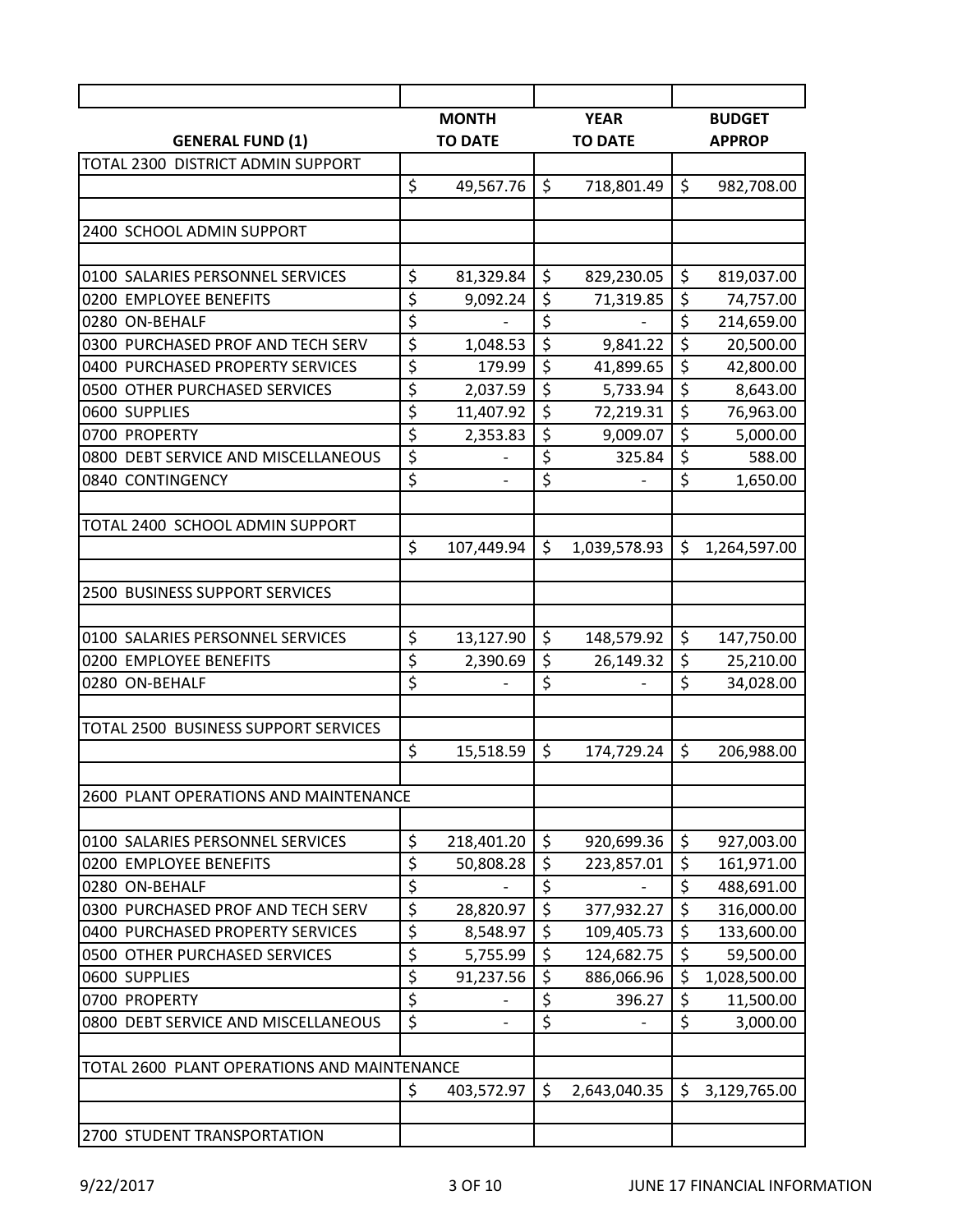|                                     |                                 | <b>MONTH</b>                    |                        | <b>YEAR</b>              |         | <b>BUDGET</b>   |
|-------------------------------------|---------------------------------|---------------------------------|------------------------|--------------------------|---------|-----------------|
| <b>GENERAL FUND (1)</b>             |                                 | <b>TO DATE</b>                  |                        | <b>TO DATE</b>           |         | <b>APPROP</b>   |
| 0100 SALARIES PERSONNEL SERVICES    | \$                              | 137,223.28                      | \$                     | 1,204,988.31             | \$      | 992,584.00      |
| 0200 EMPLOYEE BENEFITS              | $\overline{\xi}$                | 38,561.62                       | \$                     | 297,795.29               | \$      | 252,723.00      |
| 0280 ON-BEHALF                      | \$                              |                                 | \$                     |                          | \$      | 417,520.00      |
| 0300 PURCHASED PROF AND TECH SERV   | \$                              | $\overline{\phantom{0}}$        | \$                     | 29,466.66                | \$      | 6,050.00        |
| 0400 PURCHASED PROPERTY SERVICES    | \$                              |                                 | \$                     | 11,854.86                | \$      | 2,500.00        |
| 0500 OTHER PURCHASED SERVICES       | \$                              | 85,018.56                       | $\overline{\varsigma}$ | 87,759.03                | \$      | 68,400.00       |
| 0600 SUPPLIES                       | $\overline{\boldsymbol{\zeta}}$ | 43,256.97                       | \$                     | 479,898.08               | \$      | 456,340.00      |
| 0700 PROPERTY                       | $\overline{\xi}$                | 8,000.00                        | \$                     | 37,158.79                | \$      | 44,000.00       |
| 0800 DEBT SERVICE AND MISCELLANEOUS | $\overline{\xi}$                | $\overline{a}$                  | \$                     | $\overline{\phantom{0}}$ | \$      |                 |
| TOTAL 2700 STUDENT TRANSPORTATION   |                                 |                                 |                        |                          |         |                 |
|                                     | \$                              | 312,060.43                      | $\zeta$                | 2,148,921.02             | $\zeta$ | 2,240,117.00    |
| 5100 DEBT SERVICE                   |                                 |                                 |                        |                          |         |                 |
| 0800 DEBT SERVICE AND MISCELLANEOUS | \$                              | $\overline{a}$                  | \$                     | 334,667.50               | \$      | 750,000.00      |
| TOTAL 5100 DEBT SERVICE             |                                 |                                 |                        |                          |         |                 |
|                                     | \$                              | $\overline{a}$                  | \$                     | 334,667.50               | \$      | 750,000.00      |
| 5200 FUND TRANSFERS                 |                                 |                                 |                        |                          |         |                 |
| 0900 OTHER ITEMS                    | \$                              | $\qquad \qquad -$               | \$                     | 1,378,985.00             | \$      | 75,000.00       |
| <b>TOTAL 5200 FUND TRANSFERS</b>    |                                 |                                 |                        |                          |         |                 |
|                                     | \$                              | $\qquad \qquad \blacksquare$    | \$                     | 1,378,985.00             | \$      | 75,000.00       |
| 5300 CONTINGENCY                    |                                 |                                 |                        |                          |         |                 |
| 0840 CONTINGENCY                    | \$                              |                                 | \$                     |                          | \$      | 1,750,282.38    |
| TOTAL 5300 CONTINGENCY              |                                 |                                 |                        |                          |         |                 |
|                                     | \$                              |                                 | \$                     |                          | \$      | 1,750,282.38    |
| <b>TOTAL EXPENDITURES</b>           |                                 |                                 |                        |                          |         |                 |
|                                     | \$                              | 3,255,261.91                    |                        | \$22,042,380.27          |         | \$26,949,089.78 |
| <b>TOTAL FOR GENERAL FUND (1)</b>   |                                 |                                 |                        |                          |         |                 |
|                                     |                                 | $\frac{1}{2}$ (1,817,880.96) \$ |                        | 1,178,981.55             | \$      |                 |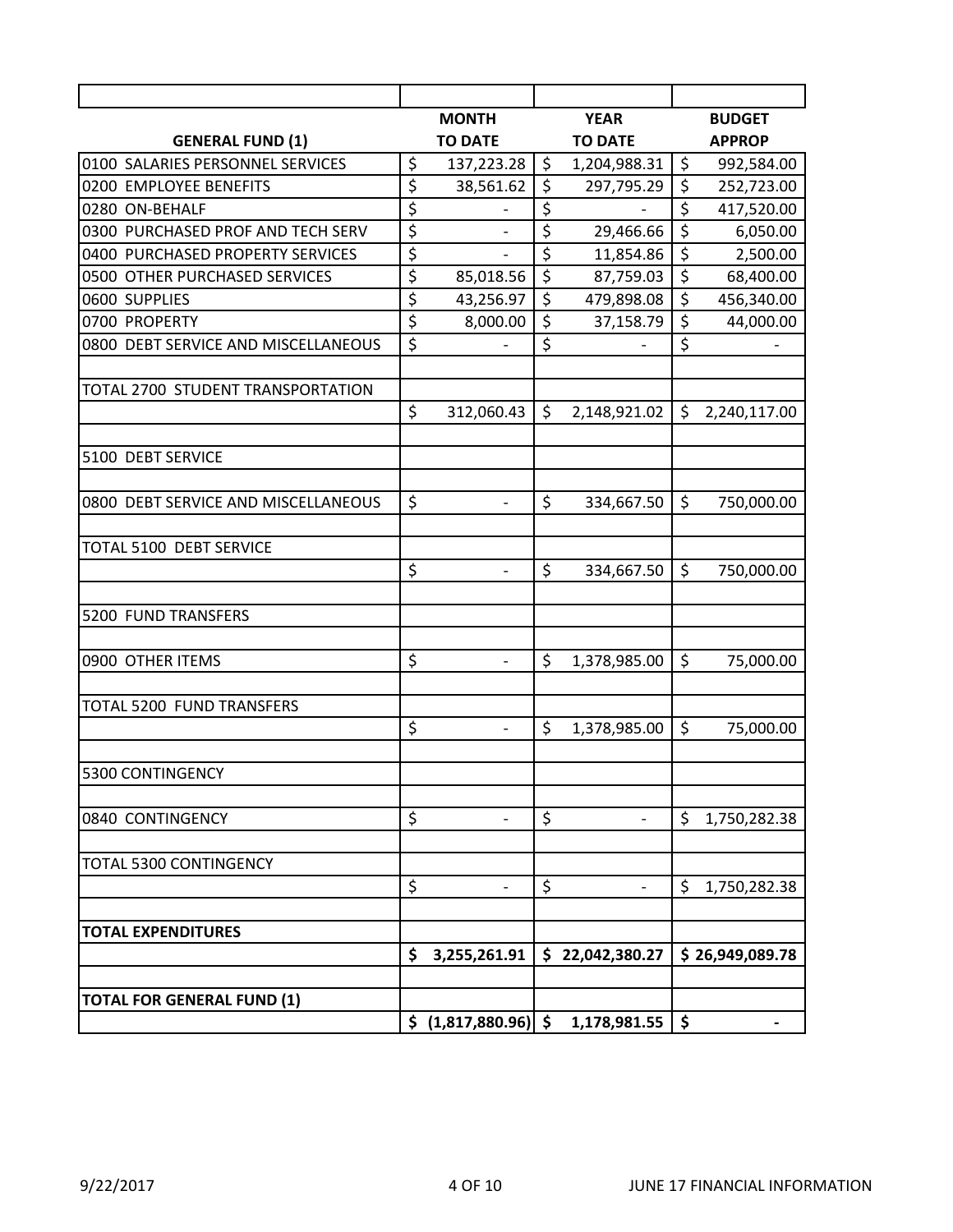|                                         |                  | <b>MONTH</b>             | <b>YEAR</b>      |                   |    | <b>BUDGET</b> |  |  |
|-----------------------------------------|------------------|--------------------------|------------------|-------------------|----|---------------|--|--|
| <b>FOOD SERVICE FUND (51)</b>           |                  | <b>TO DATE</b>           | <b>TO DATE</b>   |                   |    | <b>APPROP</b> |  |  |
| <b>REVENUES</b>                         |                  |                          |                  |                   |    |               |  |  |
|                                         |                  |                          |                  |                   |    |               |  |  |
| <b>TOTAL 0999 BEGINNING BALANCE</b>     |                  |                          |                  |                   |    |               |  |  |
|                                         | \$               |                          | \$               | 10,985.80         | \$ | 320,719.06    |  |  |
|                                         |                  |                          |                  |                   |    |               |  |  |
| <b>RECEIPTS</b>                         |                  |                          |                  |                   |    |               |  |  |
|                                         |                  |                          |                  |                   |    |               |  |  |
| 1510 INTEREST ON INVESTMENTS            | \$               | 4.45                     | \$               | 31.91             | \$ | 500.00        |  |  |
| 1629 NON-REIMBURSBLE OTHER FOOD PRG     | \$               | 3,479.43                 | \$               | 135,778.84        | \$ | 475,000.00    |  |  |
| <b>3200 RESTRICTED STATE REVENUE</b>    | \$               |                          | \$               | 16,531.61         | \$ | 16,198.00     |  |  |
| 4500 RESTRICTED FED THRU STATE          | \$               | 90,632.94                | \$               | 1,605,682.63      | \$ | 1,305,000.00  |  |  |
| 4950 CHILD NUTR PRG DONATED COMMOD      | $\overline{\xi}$ |                          | \$               |                   | \$ | 100,000.00    |  |  |
|                                         |                  |                          |                  |                   |    |               |  |  |
| <b>TOTAL RECEIPTS</b>                   |                  |                          |                  |                   |    |               |  |  |
|                                         | \$               | 94,116.82                | \$               | 1,758,024.99      | \$ | 1,896,698.00  |  |  |
|                                         |                  |                          |                  |                   |    |               |  |  |
| <b>TOTAL REVENUE</b>                    |                  |                          |                  |                   |    |               |  |  |
|                                         | \$               | 94,116.82                | \$               | 1,769,010.79      | \$ | 2,217,417.06  |  |  |
|                                         |                  |                          |                  |                   |    |               |  |  |
| <b>EXPENDITURES</b>                     |                  |                          |                  |                   |    |               |  |  |
|                                         |                  |                          |                  |                   |    |               |  |  |
| 3100 FOOD SERVICE OPERATION             |                  |                          |                  |                   |    |               |  |  |
|                                         |                  |                          |                  |                   |    |               |  |  |
| 0100 SALARIES PERSONNEL SERVICES        | \$               | 100,043.56               | \$               | 654,935.94        | \$ | 615,300.00    |  |  |
| 0200 EMPLOYEE BENEFITS                  | \$               | 25,414.77                | \$               | 157,555.98        | \$ | 145,820.00    |  |  |
| 0280 ON-BEHALF                          | \$               |                          | \$               |                   | \$ | 156,313.00    |  |  |
| 0300 PURCHASED PROF AND TECH SERV       | $\overline{\xi}$ | $\overline{\phantom{m}}$ | $\overline{\xi}$ | 5,165.25          | \$ | 19,800.00     |  |  |
| 0400 PURCHASED PROPERTY SERVICES        | \$               |                          | \$               | 3,665.56          | \$ | 2,500.00      |  |  |
| 0500 OTHER PURCHASED SERVICES           | \$               | 467.20                   | \$               | 3,112.95          | \$ | 4,000.00      |  |  |
| 0600 SUPPLIES                           | \$               | 18,498.28                | \$               | 898,742.69        | \$ | 900,000.00    |  |  |
| 0700 PROPERTY                           | \$               | 3,420.40                 | \$               | 139,047.48        | \$ | 45,485.80     |  |  |
| 0840 CONTINGENCY                        | \$               |                          | \$               |                   | \$ | 328,198.26    |  |  |
| TOTAL 3100 FOOD SERVICE OPERATION       |                  |                          |                  |                   |    |               |  |  |
|                                         | \$               | 147,844.21               | \$               | 1,862,225.85      | \$ | 2,217,417.06  |  |  |
|                                         |                  |                          |                  |                   |    |               |  |  |
| <b>TOTAL EXPENDITURES</b>               | \$               | 147,844.21               | \$               | 1,862,225.85      | \$ | 2,217,417.06  |  |  |
|                                         |                  |                          |                  |                   |    |               |  |  |
| <b>TOTAL FOR FOOD SERVICE FUND (51)</b> |                  |                          |                  |                   |    |               |  |  |
|                                         | \$               | $(53, 727.39)$ \$        |                  | $(93, 215.06)$ \$ |    |               |  |  |
|                                         |                  |                          |                  |                   |    |               |  |  |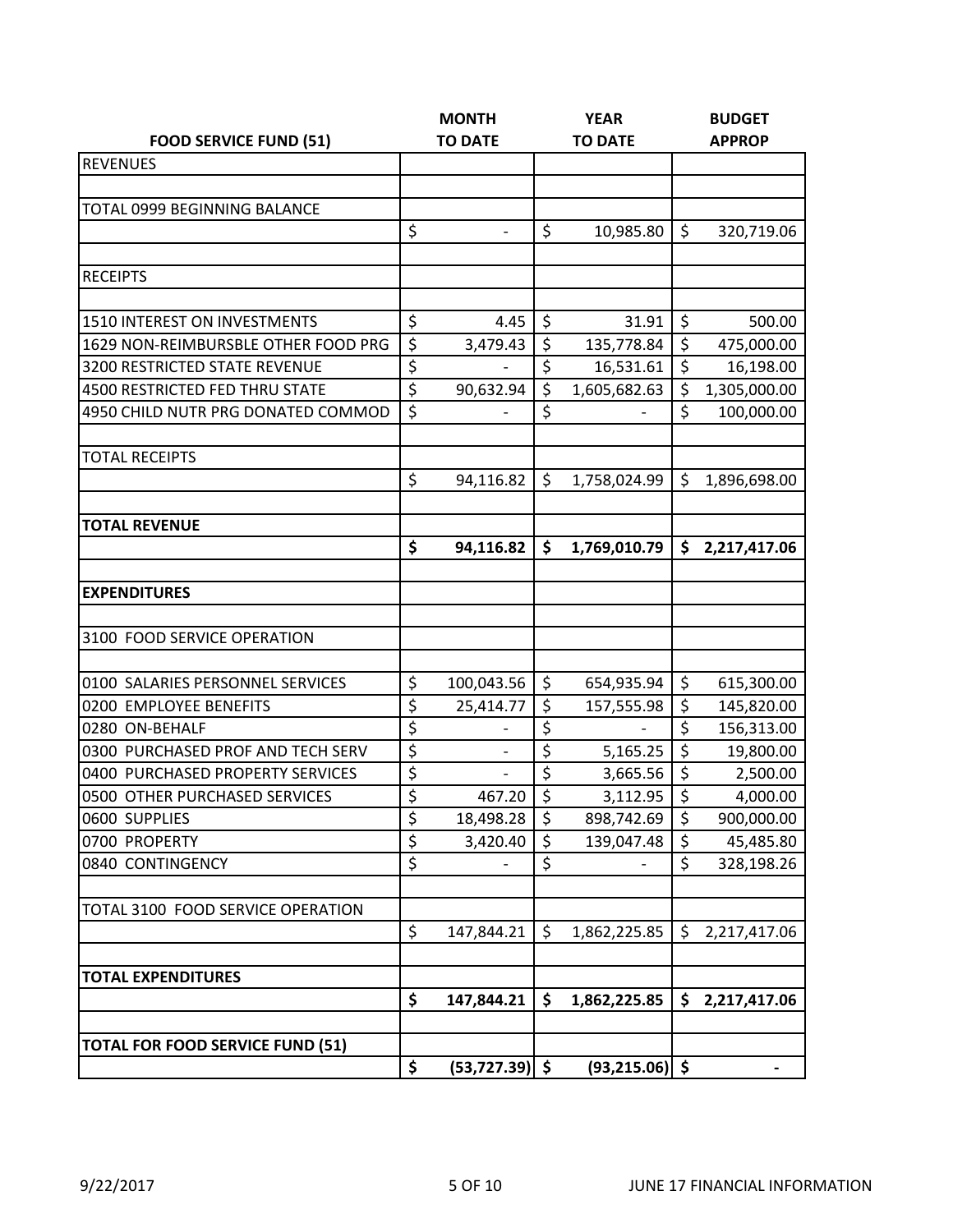| USED             |
|------------------|
|                  |
|                  |
|                  |
| $\overline{100}$ |
|                  |
|                  |
|                  |
|                  |
|                  |
|                  |
|                  |
| 103.4            |
| 162              |
| 111.7            |
| 113.             |
| 105.2            |
| 44.3             |
| $\overline{0}$   |
|                  |
| 99.5             |
| 0                |
| 35.8<br>100.2    |
| 5.2<br>1<br>ľ    |
| O                |
| _<br>124.4       |
| 0                |
|                  |
|                  |
| 84.5             |
|                  |
|                  |
| 8                |
|                  |
|                  |
|                  |
|                  |
|                  |
| 100.8<br>5       |
| 102.             |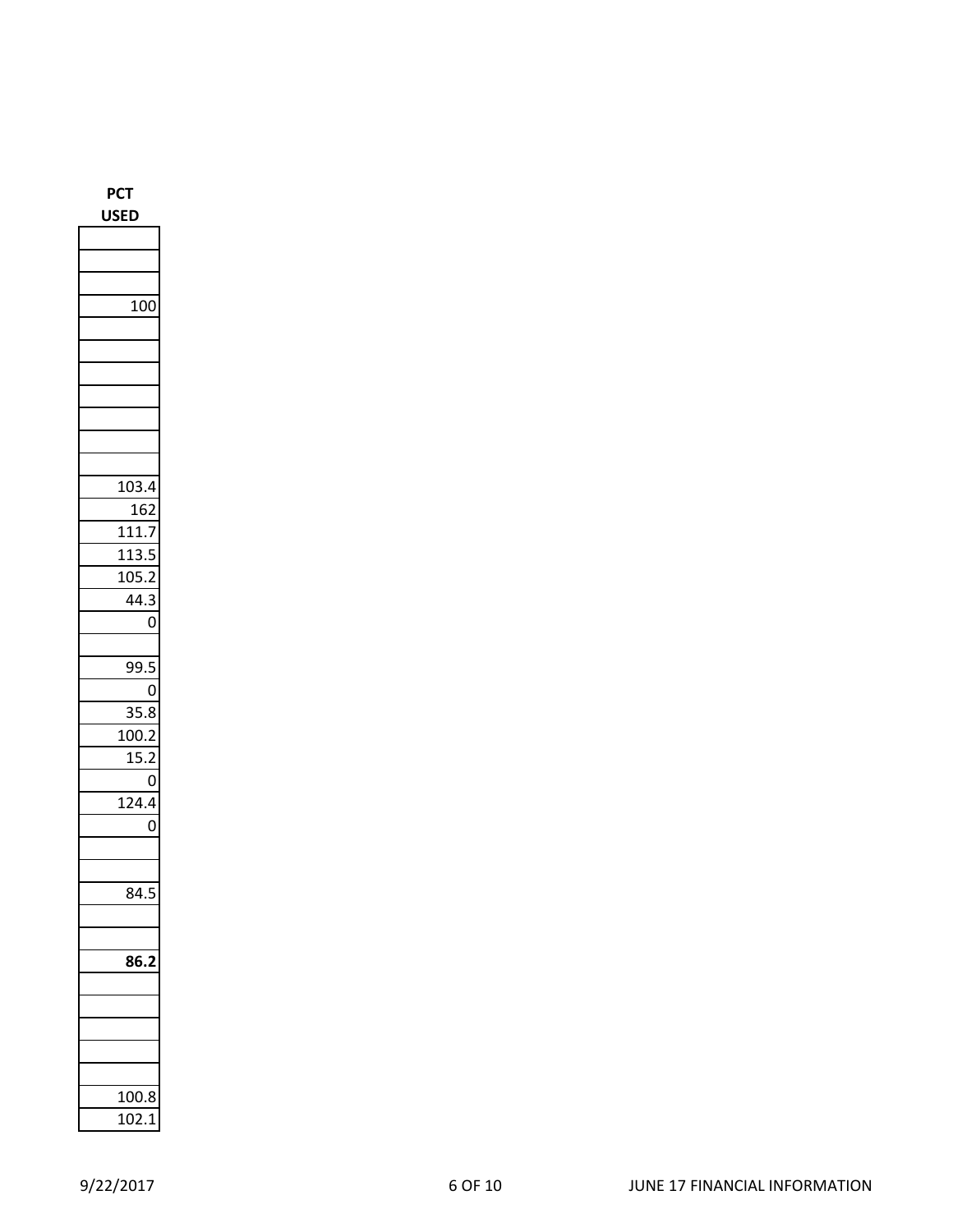| $\overline{0}$                         |
|----------------------------------------|
| $\overline{PC}$ T                      |
| <b>USED</b>                            |
| 187.8                                  |
| $\overline{7}$<br>$\mathbf{1}$ .       |
| 97.3<br>ξ                              |
| 85.9                                   |
| 92.3<br>3                              |
| 31.                                    |
|                                        |
| 82                                     |
|                                        |
|                                        |
|                                        |
| 98.7                                   |
| 106.<br>ξ                              |
| 0                                      |
| 160.7                                  |
| 170.3                                  |
| $\overline{1}83.8$                     |
|                                        |
|                                        |
| $\mathbf$<br>90.2                      |
|                                        |
|                                        |
| 89.8                                   |
| 100.5                                  |
| 0                                      |
| $\overline{12}$<br>$\overline{7}$<br>ľ |
| 91.1                                   |
| $\mathbf{1}$ .<br>I                    |
|                                        |
|                                        |
|                                        |
|                                        |
|                                        |
|                                        |
| 100.9<br>)                             |
| 5.1                                    |
| 0                                      |
| 1<br>1:                                |
|                                        |
| C<br>I                                 |
| I                                      |
|                                        |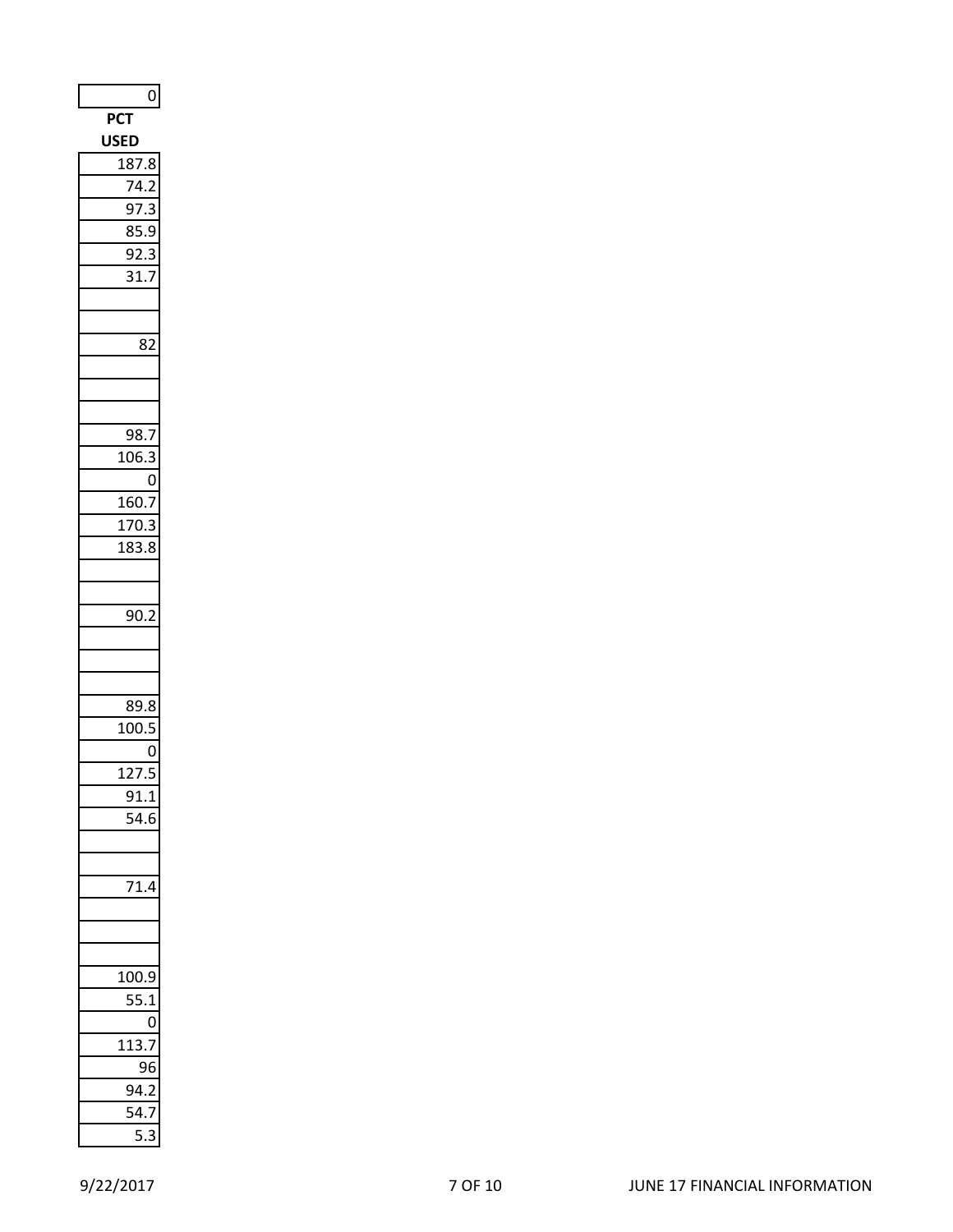| <b>PCT</b>                |  |
|---------------------------|--|
| USED                      |  |
|                           |  |
| 73.1                      |  |
|                           |  |
|                           |  |
|                           |  |
| 101.2<br>954              |  |
| 0                         |  |
| 48                        |  |
| 97<br>7.9                 |  |
| 5.3<br>66                 |  |
| .8<br>9.                  |  |
| 180.2                     |  |
| 55.4                      |  |
| 0                         |  |
|                           |  |
|                           |  |
| 82.2                      |  |
|                           |  |
|                           |  |
|                           |  |
| 100.6<br>103.7            |  |
| 0                         |  |
|                           |  |
|                           |  |
| 84.4                      |  |
|                           |  |
|                           |  |
| C<br>9.<br>ξ              |  |
| 38.<br>13                 |  |
| 0                         |  |
| 119.<br>Е                 |  |
| 81.9                      |  |
| 209.6                     |  |
| 86.2                      |  |
| $\overline{\mathbf{3}}$ . |  |
| 0                         |  |
|                           |  |
|                           |  |
| ا 34<br>۶                 |  |
|                           |  |
|                           |  |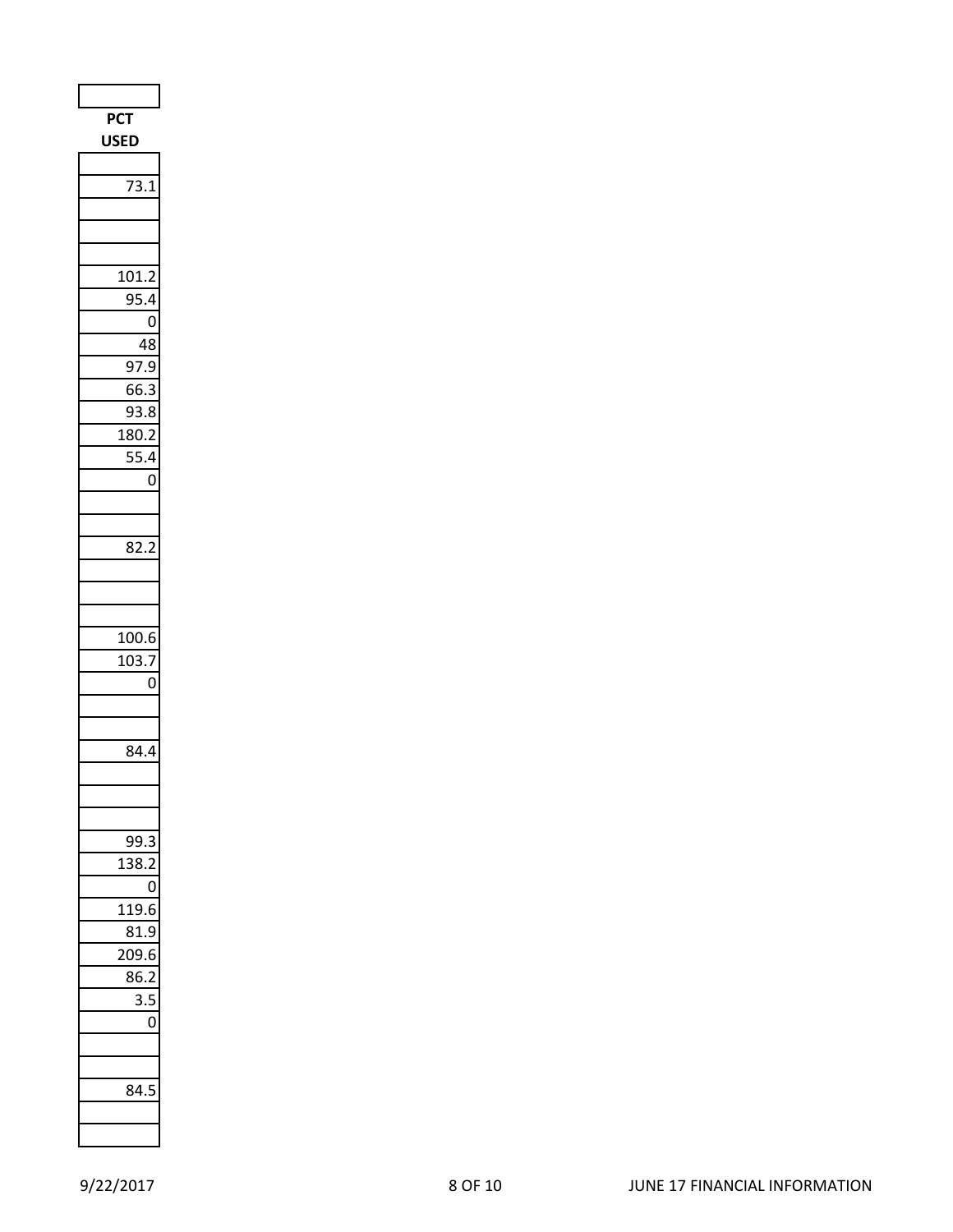| <b>PCT</b>          |
|---------------------|
| <b>USED</b>         |
| 121.4               |
| $\overline{1}$ 17.8 |
| $\overline{0}$      |
| 487.1               |
| 474.2               |
| 128.3<br>ξ          |
| 105.2               |
| 84.5<br>j           |
| 0                   |
|                     |
|                     |
| $\overline{9}5.9$   |
|                     |
|                     |
|                     |
| 44.6                |
|                     |
|                     |
| 44.6                |
|                     |
|                     |
|                     |
|                     |
|                     |
|                     |
|                     |
|                     |
|                     |
|                     |
|                     |
|                     |
|                     |
| 1<br>J              |
|                     |
|                     |
|                     |
|                     |
|                     |
|                     |